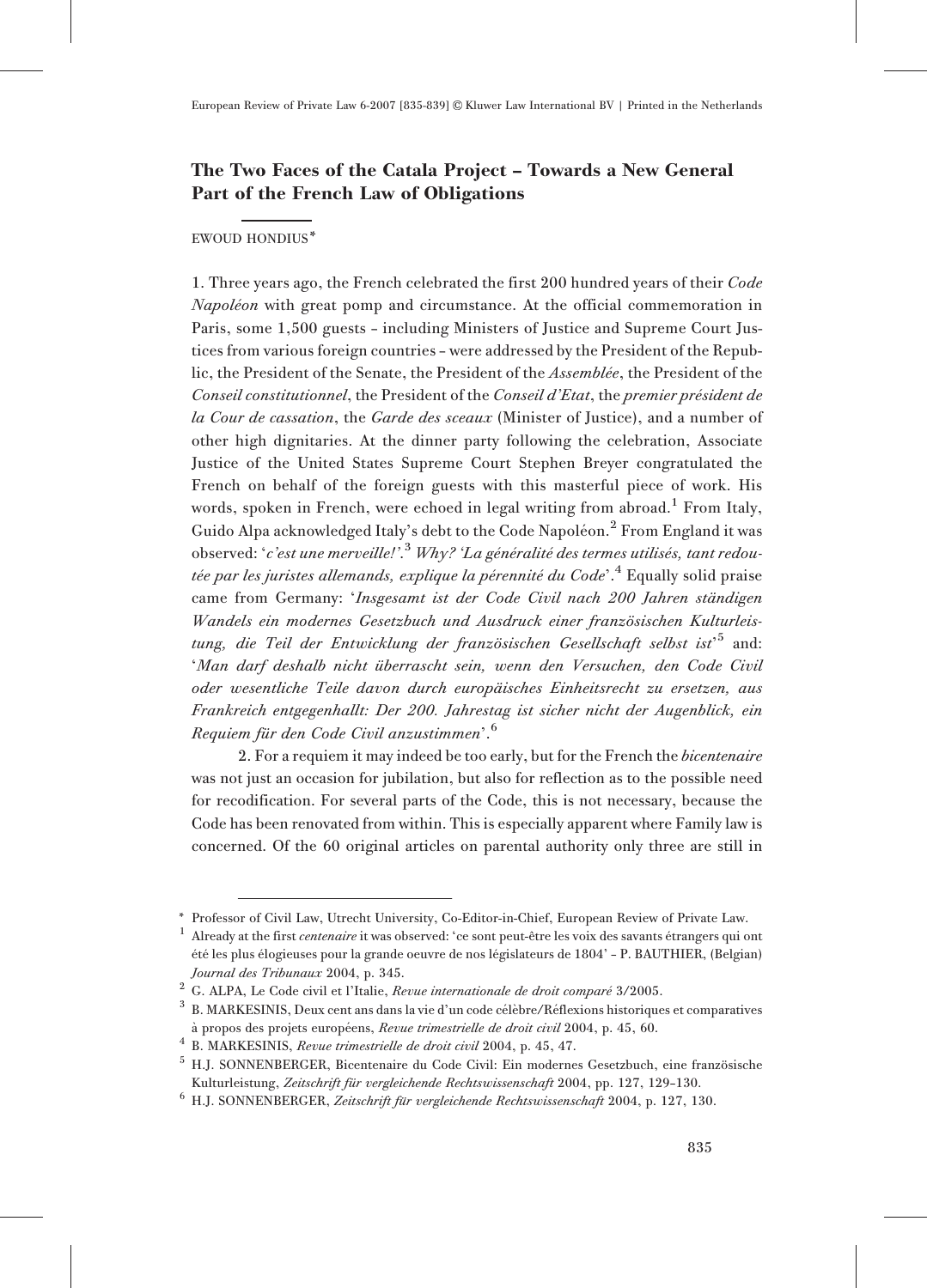force, of the 99 on guardianship also three, and of those on divorce, none.7 But for the general part of the law on patrimonial law, this is different. Of the 194 original articles on property law, 155 are still in force in their original form; in the law of obligations, of 269 articles no less than 238 have remained unchanged.<sup>8</sup> It is in this area that Pierre Catala, after a suggestion of Cornu, proposed to undertake an effort to reform the general part. This could then also contribute to the European debate: ' $la$ France pourra, si elle met de l'ordre dans ses propres lois, participer utilement à un débat européen sur les principes fondamentaux du droit des contrats'.<sup>9</sup> In the same issue, Ghestin likewise points out: 'il faut travailler paralle`llement à la rédaction d'un Code européen des obligations et réécrire la partie du Code civil français relative aux *obligations*<sup> $2,10$ </sup> Mestre as well argues that *'le législateur français ne saurait s'endormir* en attendant un hypothétique Code européen, il lui appartient d'agir au plus tôt  $( \ldots )$ , avec, en arrière-plan, la perspective de peser plus lourdement si, demain, une harmonisation internationale devait se préciser' $^{11}$  and Sériaux adds: 'N'ayons crainte: un code européen des contrats ne se fera pas sans les Français. Mais c'est à condition que, le moment venu, nos juristes soient intellectuellement préparés à cette tâche'.<sup>12</sup> Rémy suggests to do more with the Principles of European Contract Law than with the Gandolfi Code.13 Tallon urges to take more lessons from comparative  $law.<sup>14</sup>$ 

3. Under the chairmanship of Pierre Catala a group of academics – not practitioners - set about recodifying the general part.<sup>15</sup> On 22 September 2005, the results could be presented to the minister of justice.16 Meanwhile, the Revue des contrats has devoted two of its annual meetings to the proposals. In 2005 the provisions on contract were discussed, in 2006 those on tort law. The two discussions were widely divergent as to their outcome. The part on contract law was reviewed rather

 $7<sup>7</sup>$  At the occasion of the *bicentenaire* Jean Carbonnier was often praised for this work, so much so that his name was mentioned nearly as often as that of Portalis.

<sup>8</sup> P. CATALA et autres, Faut-il réformer le titre III du livre III du Code civil?, Revue des contrats 2004, pp. 1145–1195.

P. CATALA et autres, Faut-il réformer le titre III du livre III du Code civil?, Revue des contrats 2004, p. 1145, 1150.

 $^{10}$  J. GHESTIN, *Revue des contrats* 2004, p. 1145, 1159.

<sup>11</sup> J. MESTRE, Revue des contrats 2004, p. 1145, 1167.

 $12$  J. MESTRE, *Revue des contrats* 2004, p. 1145, 1190.

<sup>13</sup> J. MESTRE, Revue des contrats 2004, p. 1145, 1183.

 $14$  J. MESTRE, *Revue des contrats* 2004, p. 1145, 1191.

<sup>&</sup>lt;sup>15</sup> See for a general overview (focussing on the contract law provisions) B. FAUVARQUE-COSSON, D. MAZEAUD, Nouvelles de France: vers une réforme possible du droit des contrats . . . , in: A. BRZOZOWSKI, W. KOCOT, K. MICHALOWSKA (red.), W kierunku europeizacji prawa prywatnego/Ksiega pamiatkowa dedykowana profesorowi Jerzemu Rajskiemu – Towards Europeanization of private law/Essays in honour of Professor Jerzy Rajski, Warschau: Beck, 2007, pp. 497–510.

<sup>&</sup>lt;sup>16</sup> Avant-projet de réforme du droit des obligations (Articles 1101 à 1386 du Code civil) et du droit de la prescription (Articles 2234 à 2281 du Code civil, Rapport 1a Monsieur Pascal Clément, garde des sceaux, ministre de la justice, 22 September 2005, <www.justice.gouv.fr>.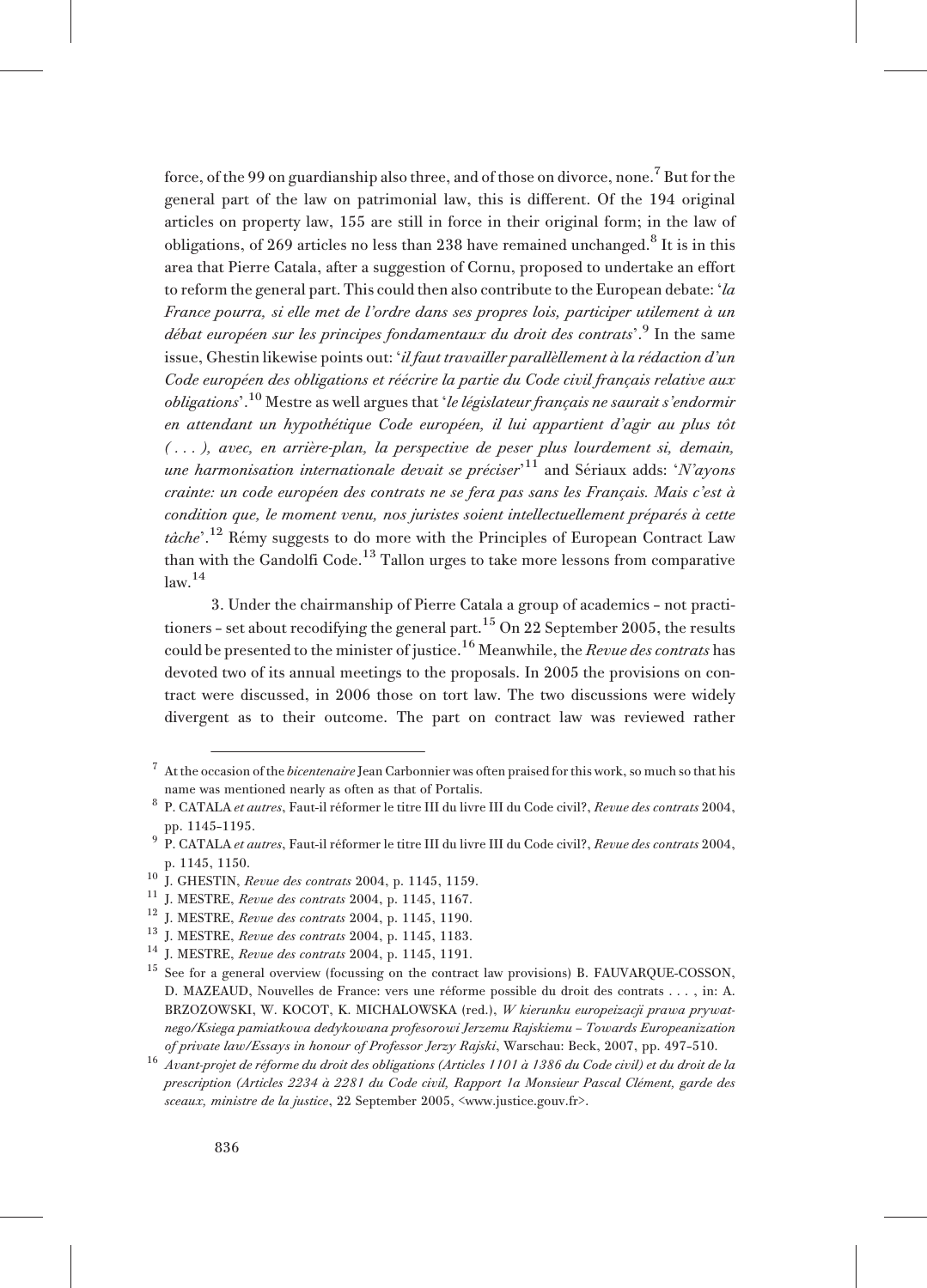negatively, as basically too conservative; the part on tort law received a very positive reception. In the 2006/1 issue, the Revue des contrats presents the outcome of the meeting on contract law.<sup>17</sup> Some of the authors had themselves drafted a part of the project and could therefore not be expected to criticize their colleagues too openly. But an outsider's remarks are quite relevant: Denis Tallon observes: 'Ce projet se veut délibérément franco-français: à beau mentir qui vient de loin. Il reste fermement attaché à des règles qui sont très critiquées dans l'ordre interne et largement abandonnées dans les législations modernes': only limited use of good faith, no anticipatory breach, no judicial mitigation, no Nachfrist, a very limited introduction of imprévision (frustration) only.<sup>18</sup> He is supported by Bénédicte Fauvarque-Cosson: 'l'avantprojet fait preuve d'une grande fidélité à la tradition, au risque d'isoler le droit interne français des grandes tendances internationales, européennes ou étrangères: la très emblématique notion de cause est conservée, l'interdiction de la révision juridique pour imprévision subsiste, contre vents et marées'.<sup>19</sup> The organisers had also invited two foreign celebrities – Hugh Beale and Ole Lando – who within the limits of politeness were also outspoken in their criticism. In his concluding words, Denis Mazeaud therefore is less enthusiastic than Catala and his team may have expected.<sup>20</sup>

4. Whereas the reform proposals for contractual obligations met with little enthusiasm, the tort law provisions which were prepared by Pascal Ancel, Philippe Brun, Georges Durry, Patrice Jourdain, Fabrice Leduc and Généviève Viney, were almost unanimously endorsed at a symposium organised by the Université Paris I in 2006. The results have also been published in the Revue des contrats.<sup>21</sup> In her opening statement, Généviève Viney gives an overview of the proposals which in her eyes are a reaction to two European developments. In the first place, the large number of directives and Principles has 'mis en évidence le vieillissement du Code civil français'. Also, if a member states wishes to be counted with in the harmonisation process, it should rather belong to 'ceux qui ont réformé récemment leur propre loi, comme l'ont fait notamment les Pays-Bas . . . '. According to Généviève Viney, the proposals have three objectives: 'expliciter le contenu de textes aujourd'hui trop elliptiques', 'clarifier le droit positif en prenant position sur les points qui font actuellement débat' and 'modernisation'.

Then four sections set out the main content of the reform proposal, the criticism which may be brought forward and the experiences abroad. The first section is that of the relationship between contractual and extracontractual liability. Pascal Ancel presents the reform bill, $^{22}$  which is followed by a critical (or rather jubilant:

<sup>&</sup>lt;sup>17</sup> Colloque la réforme du droit des contrats: projet et perspectives, Revue des contrats 2006, pp. 1-264.

<sup>18</sup> D. TALLON, Revue des contrats 2006, pp. 131–132.

<sup>&</sup>lt;sup>19</sup> B. FAUVARQUE-COSSON, Revue des contrats 2006, p. 147.

 $^{20}\,$  D. MAZEAUD,  $Revac\;des\;contrast\;2006,\,pp.\;177\mbox{--}195.$ 

<sup>&</sup>lt;sup>21</sup> Colloque la réforme du droit des contrats: projet et perspectives, Revue des contrats 2007, pp. 1-184.

<sup>22</sup> Revue des contrats 2007, pp. 19–30.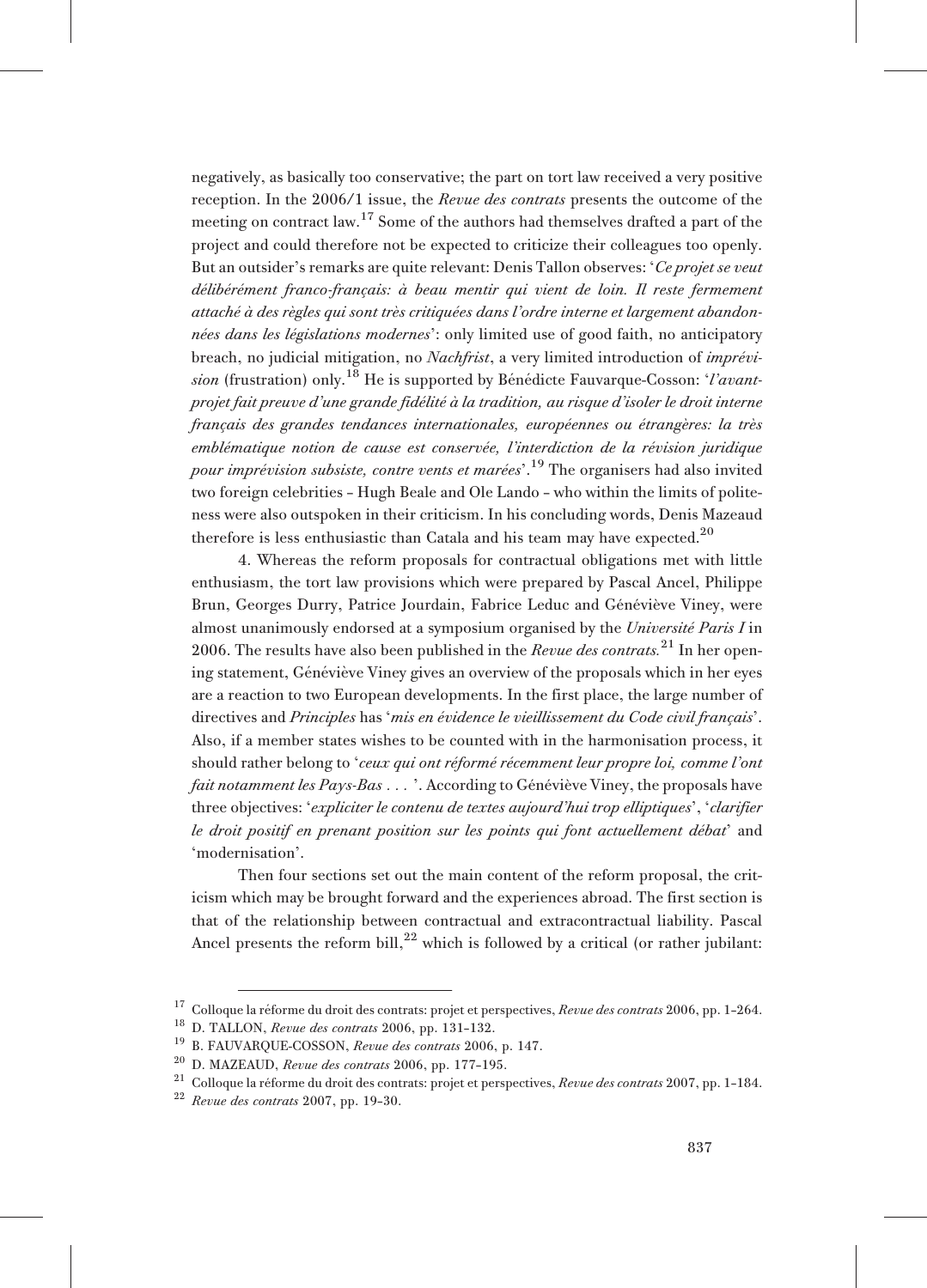'one ne peut qu'eˆtre se´duit par les propositions contenues dans l'avant-projet au sujet de la distinction des responsabilités délictuelle et contractuelle $^{\prime\rm 23})$  note from Jérôme Huet<sup>24</sup> and Eric Savaux.<sup>25</sup> The German perspective, proposed by Stephan Lorenz is also very positive: 'Le Code civil sera ainsi, de nouveau, le facteur d'inspiration du développement européen du droit qu'il a toujours été et dont l'Europe a besoin  $\dots$  les vrais conservateurs du Code sont les réformateurs'.<sup>26</sup> The second part is 'le fait *personnel et le fait des choses*'. Fabrice Leduc presents an overview,  $27$  which is followed by 'critical' notes by François Chabas ('bravo!'<sup>28</sup>) and Christophe Radé (who does criticize the proposed liability for dangerous activities<sup>29</sup>). From England, Simon Whittaker considers this part 'un ensemble de propositions extrêmement stimulantes'.<sup>30</sup>

'Le fait d'autrui' is the title of the third part. Philippe Brun provides us with the overview, $31$  followed by a comment by Philippe le Tourneau ('Les dispositions *proposées (*  $\ldots$  *) sont particulièrement intéressantes'*  $^{32}$ ) and Bertrand Fages (who sees some problems for the liability for daughter companies<sup>33</sup>). Bernard Dubuisson from Louvain-la-Neuve is full of praise: 'l'examen de ces textes est un exercice particulièrement stimulant pour un juriste étranger  $(\ldots)$ . Il est grand temps en effet que les pays  $f$ rancophones fassent entendre leur voix dans le concert européen'.<sup>34</sup> Part 4 deals with the effects of liability. Patrice Jourdain provides the overview,<sup>35</sup> which is followed by a positive evaluation by Denis Mazeaud<sup>36</sup> and a less supportive comment by Yvonne Lambert-Faivre (who warns against inconsistencies with the Social Security Code<sup>37</sup>). Pierre Wessner from Switzerland also has a warning for us: 'ne recherchez la perfection si vous voulez avoir une chance d'aboutir'.<sup>38</sup> The final conclusion by Georges Durry is that 'l'appréciation a été favorable et que les critiques ont été modérées'.<sup>39</sup>

5. A third part of the project deals with prescription. This has so far been less in the limelight and I will also refrain from considering it in this paper.<sup>40</sup> A research

- $26$  Revue des contrats 2007, pp. 57-63.
- $27$  Revue des contrats 2007, pp. 67-72.
- <sup>28</sup> Revue des contrats 2007, pp. 73–76.
- <sup>29</sup> Revue des contrats 2007, pp. 77–88.
- <sup>30</sup> Revue des contrats 2007, pp. 89–99.
- <sup>31</sup> Revue des contrats 2007, pp. 103–107.
- <sup>32</sup> Revue des contrats 2007, pp. 109–114.
- $\frac{33}{34}$  Revue des contrats 2007, pp. 115-123.<br> $\frac{34}{34}$  Revue des contrats 2007, pp. 125-137
- <sup>34</sup> Revue des contrats 2007, pp. 125–137.
- $35$  Revue des contrats 2007, p. 148.
- <sup>36</sup> Revue des contrats 2007, pp. 149–162.
- <sup>37</sup> Revue des contrats 2007, pp. 163–170.
- <sup>38</sup> Revue des contrats 2007, pp. 171–180.
- <sup>39</sup> Revue des contrats 2007, pp. 181–184.

 $23$  Revue des contrats 2007, p. 43.

 $24$  Revue des contrats 2007, pp. 31-43.

 $25$  Revue des contrats 2007, pp. 45-55.

<sup>40</sup> It is analysed elsewhere in this issue by Reinhard Zimmermann.